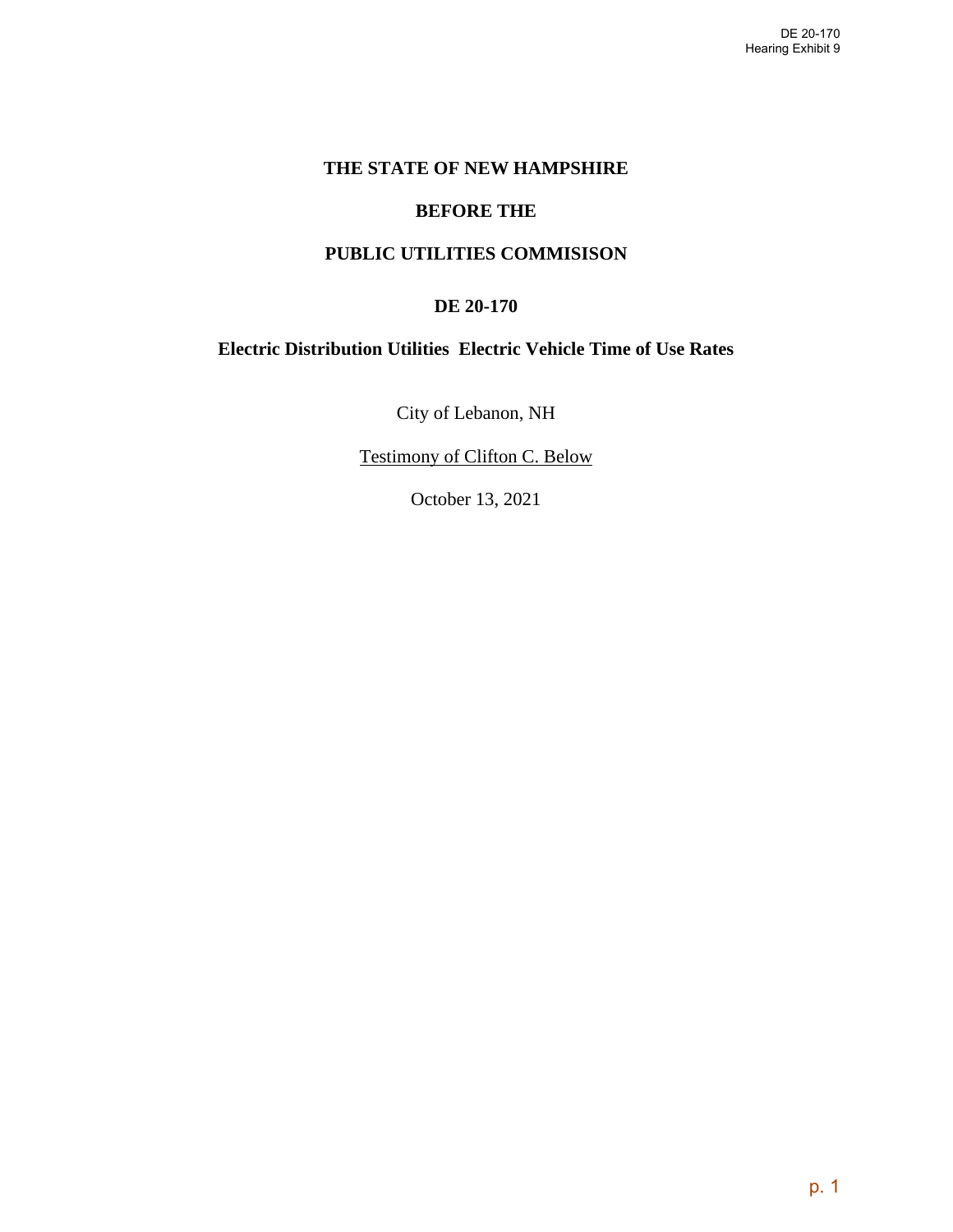## **I. Introduction and Qualifications**

#### 1 **Q. Please state your name, business address and position relative to this docket.**

2 A. My name is Clifton C. Below and my personal office address is 1 Court Street, Suite 300,

3 Lebanon, NH 03766. The City's business address is 51 N. Park St, Lebanon, NH 03766. I am a

4 Lebanon City Councilor, Assistant Mayor, and Chair of the Lebanon Energy Advisory

5 Committee created by the Council. I am authorized by the City Manager and Council to

6 represent the City in this proceeding on a volunteer basis.

#### 7 **Q. Have you previously testified before this Commission?**

8 A. Yes, I provided pre-filed direct and rebuttal testimony and live testimony in DE 16-576

9 concerning alternative net metering tariffs and pre-filed and live testimony in DE 17-189

10 concerning Liberty's battery storage pilot; both on behalf of the City of Lebanon. I also

11 provided pre-filed and rebuttal testimony in DE 19-064, a Liberty Utilities Distribution Rate case

12 on behalf of the City, and in DE 19-197, concerning Development of a Statewide, Multi-Use

13 Online Energy Data Platform, as part of the Local Government Coalition for the City.

## 14 **Q. Please describe your relevant experience and expertise regarding electric utilities.**

15 **A**. A detailed background statement can be found at p.66 of my testimony attachments in DE

[1](#page-1-0)6 19-067 found under tab  $43<sup>1</sup>$ . I will only highlight a few keys elements of my background here.

17 During my tenure as a State Representative from 1992-1998 I served on the House Science,

18 Technology, and Energy Committee where I was heavily involved in energy and regulatory

- 19 legislation. As Chair of the Policy Principles, Social and Environmental Issues Subcommittee
- <span id="page-1-0"></span>20 of the Retail Wheeling and Restructuring Study Committee in 1995 I facilitated a consensus

<sup>&</sup>lt;sup>1</sup> [https://www.puc.nh.gov/Regulatory/Docketbk/2019/19-064/TESTIMONY/19-064\\_2019-12-](https://www.puc.nh.gov/Regulatory/Docketbk/2019/19-064/TESTIMONY/19-064_2019-12-10_COL_ATT_TESTIMONY_FILED_12-09-19.PDF) [10\\_COL\\_ATT\\_TESTIMONY\\_FILED\\_12-09-19.PDF.](https://www.puc.nh.gov/Regulatory/Docketbk/2019/19-064/TESTIMONY/19-064_2019-12-10_COL_ATT_TESTIMONY_FILED_12-09-19.PDF)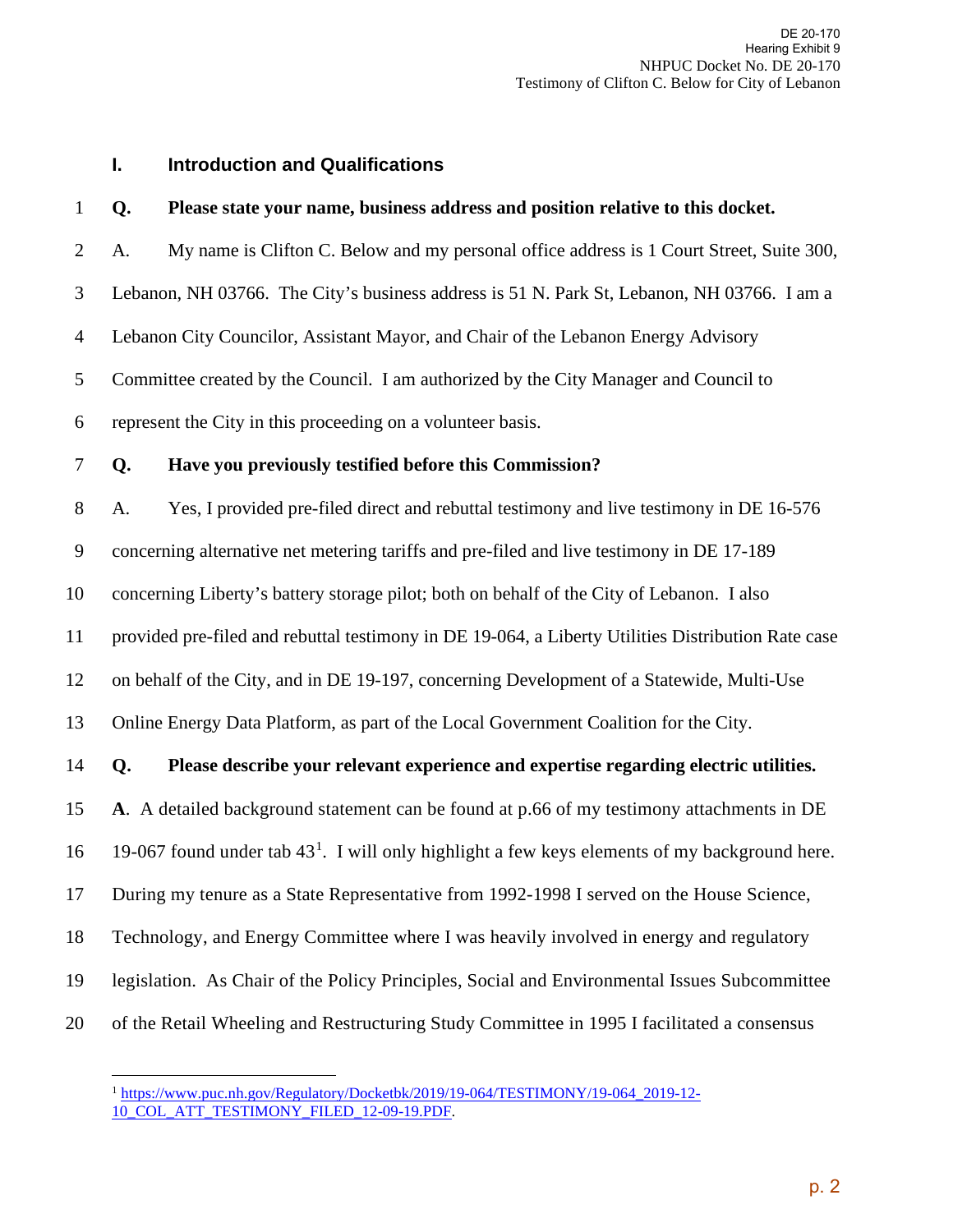21 building legislative and stakeholder process that resulted in recommended "Restructuring 22 Policy Principles" that became the core of NH's Electric Utility Restructuring statute, RSA 23 374-F, that was enacted to restructure and guide the future regulation of electric utilities in NH 24 . In 1998 I was elected to the NH Senate, serving on the energy and utility policy committees 25 throughout my six-year tenure. From 1997-2004 I served on the Advisory Council on Energy 26 of the National Conference of State Legislatures (NCSL), including 3 years as Chair, which 27 advised NCSL staff on emerging energy issues that may need the attention of state legislatures. 28 I also served on the Energy & Electric Utilities Committee, Assembly on Federal Issues of 29 NCSL where, as Chair in 2000-2001, I facilitated a consensus based comprehensive update of 30 NCSL's National Energy Policy. I testified on behalf of NCSL before the United States Senate 31 Committee on Energy and Natural Resources on "Electric Industry Restructuring," focusing on 32 transmission and jurisdictional issues. I also served as a member of the National Council on 33 Electricity Policy Steering Committee from 2001-2004, which was a policy collaborative with 34 NARUC, NGA, and NASEO.

35 In late 2005 I was appointed to serve as a NHPUC Commissioner with my tenure 36 ending in February 2012. During that time, I served on the FERC-NARUC Smart Grid and 37 Demand Response Collaborative, 2008-2011, and on the Electric Power Research Institute 38 (EPRI) Advisory Council, 2009-2011 and its Energy Efficiency/Smart Grid Public Advisory 39 Group, 2008-2010. I also served in a variety of other capacities, including as a Vice Chair of 40 NARUC's Energy Resources and Environment Committee, as a member and Co-Chair of the 41 NEEP Steering Committee for the Regional Evaluation, Measurement & Verification (EM&V) 42 Forum, and as President of NECPUC. Through my involvement in NCSL, NARUC, 43 NECPUC, ISO New England stakeholder processes and particularly with EPRI I was fortunate

p. 3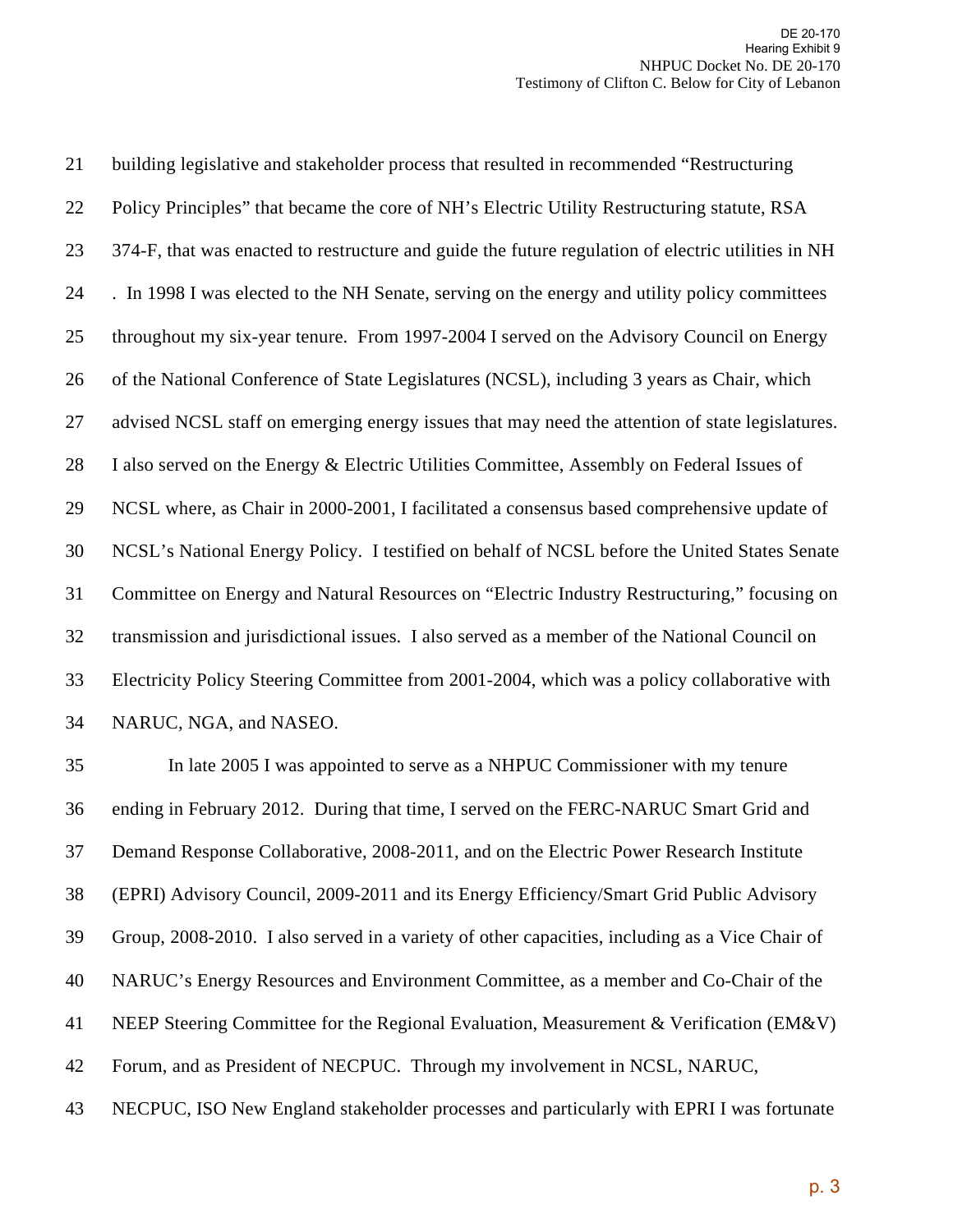44 to enjoy numerous deep dives into emerging issues in the electric utility industry at the 45 intersection of technology, science, policy, markets, and regulation, including grid 46 modernization, smart rates, market design, energy efficient technologies, and distributed 47 energy resource issues. 48 I was an active participant in the PUC's Grid Modernization Investigation, IR 15-296 49 and in 2017 I collaborated with Liberty Utilities and the Office of the Consumer Advocate's 50 expert witness, Lon Huber, in the development and design of Liberty Utilities' Time-of-Use 51 rate model for their battery pilot in DE  $17-189$ <sup>[2](#page-3-0)</sup> 52 **Q. Would you summarize your testimony?**  53 A. Yes. The City is concerned that Liberty's Utilities' proposed rate design for 54 commercial electric vehicle charging station customers, proposed Rates EV-L and EV-M do 55 not reflect basic cost causation principles of regulated rate design and risk substantial undue 56 cost shifting to other customers, possibly resulting in unjust and unreasonable rates. While the 57 City appreciates the effort to minimize the use of demand charges in their rate design, we are 58 disappointed that Liberty did not attempt to substantively comply with the Commission 59 guidance for EV charging rate design in Order 26,394 coming out of IR 20-004 and referenced 60 in the Order of Notice in this proceeding. 61 **Q, What is the City's interest in EV charging?** 

62 A. The City currently has one all electric vehicle in its fleet and has put down a deposit to 63 reserve an all-electric Ford F-150 pick-up truck. The City is beginning to explore additional

<span id="page-3-0"></span><sup>2</sup> Explained in the "Technical Statement Regarding Time of Use (TOU) Rate Model" found at [https://www.puc.nh.gov/Regulatory/Docketbk/2017/17-189/LETTERS-MEMOS-TARIFFS/17-189\\_2018-11-](https://www.puc.nh.gov/Regulatory/Docketbk/2017/17-189/LETTERS-MEMOS-TARIFFS/17-189_2018-11-19_GSEC_TECH_STATEMENT_TOU.PDF) [19\\_GSEC\\_TECH\\_STATEMENT\\_TOU.PDF.](https://www.puc.nh.gov/Regulatory/Docketbk/2017/17-189/LETTERS-MEMOS-TARIFFS/17-189_2018-11-19_GSEC_TECH_STATEMENT_TOU.PDF)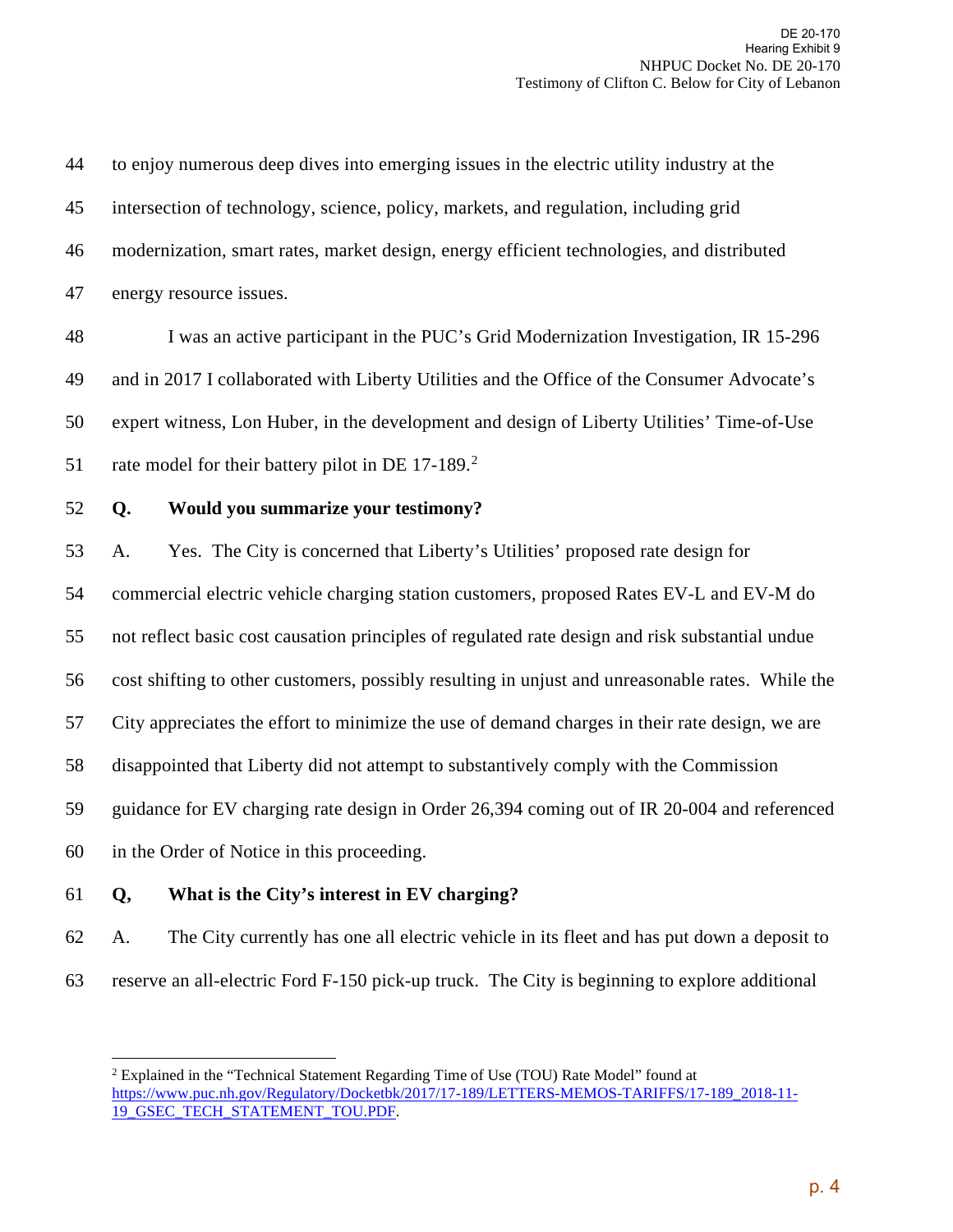64 opportunities for electrification of its fleet of vehicles with the expectation that over time large 65 portions of the City's vehicles will be electric. In addition, the City is interested in supporting 66 the expansion of electric vehicle charging for residents, businesses, and visitors to the City. 67 The local public transit authority that serves the City, Advance Transit, is in the process of 68 procuring 3 electric buses.

# 69 **Q. Why might Liberty's proposed rates result in undue cost shifting to other**  70 **customers?**

71 A. By designing a largely flat volumetric rate, with no coincident peak demand charge, the 72 rate design does not reflect any temporal price signal. Costs throughout the electric system are 73 largely driven by the need to provide enough capacity, in generation, transmission, and 74 distribution, to meet the coincident peak demand, plus a safety margin, experienced by each 75 component of the system. Growing coincident peak demands require new investment in 76 capacity to meet those peaks. New increments of capacity tend to cost more than existing 77 increments of capacity for a variety of reasons, such as scarcity of land, cost of materials and 78 labor, and the fact that existing capacity is to varying degrees depreciated and partially already 79 paid for. Without temporal price signals that reflect when demand and costs are high, 80 customers have no incentive shift flexible loads, such as a substantial portion of EV charging, 81 to times when underlying demand and costs are lower.

82 The concern with high demand charges that have no temporal dimension is that in low 83 volume EV charging, peak demand can be very high compared to the volume of kWh, thus 84 excessively burdening early adopters and making commercialization more difficult. However 85 a flat volumetric rate with high demand compared to volume can result in such a customer 86 having a disproportionate impact on cost drivers, costing increased transmission and capacity

p. 5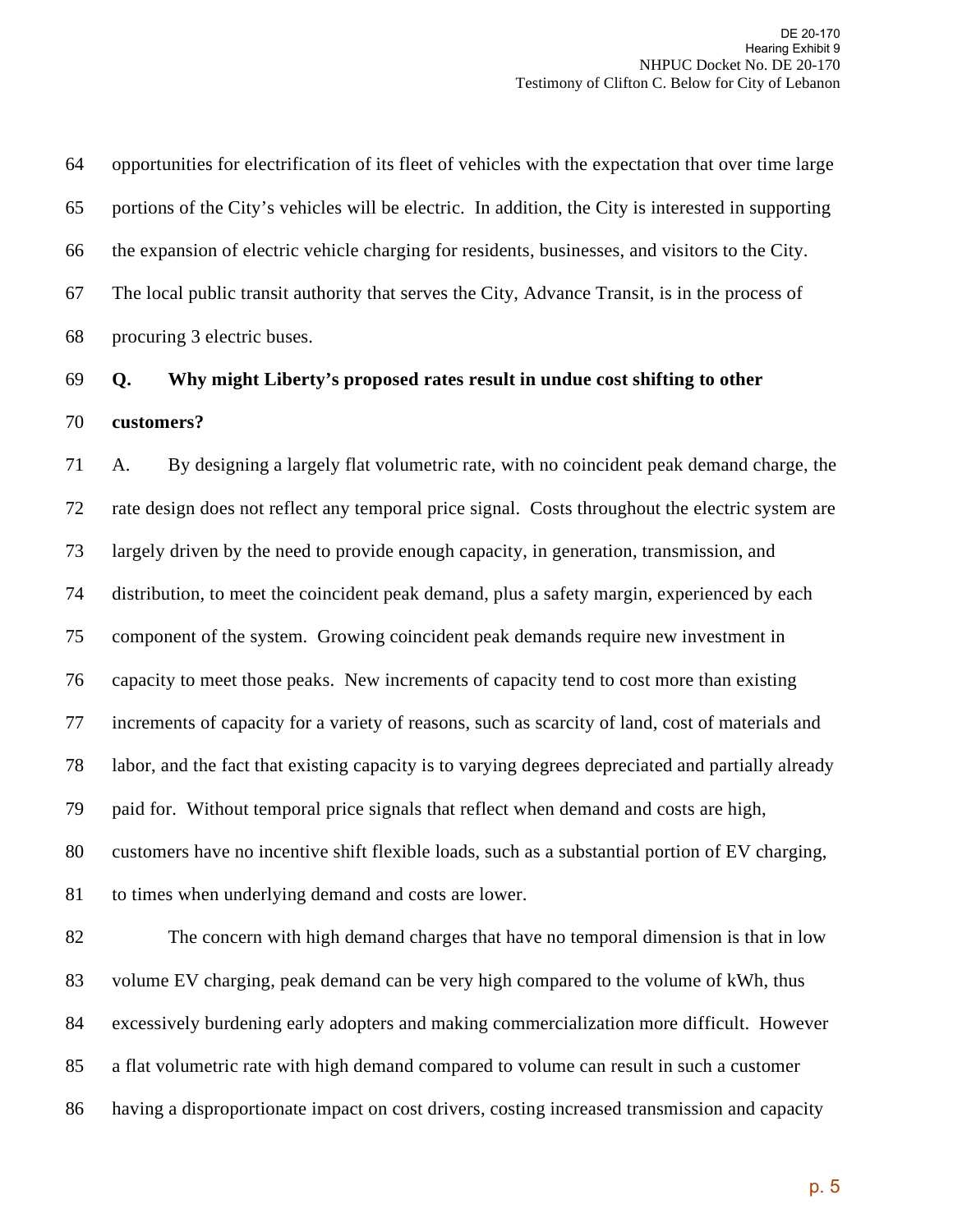87 charges for instance, while the volumetric rate does not fully compensate for those costs 88 caused by that customer.

89 **Q. Can you give a more specific examples?** 

90 **A.** Yes, in New England the FERC regulated wholesale rates provide several very strong 91 temporal marginal cost price signals. Capacity costs in the Forward Capacity Market are 92 allocated to retail customers based on their share of the single hour of highest coincident peak 93 demand in all of New England. Likewise, most transmission costs are allocated based on the 94 single hour of highest demand in each month of the year. These are strong temporal price 95 signals reflecting cost causation. These high costs, as well as high energy costs and demand on 96 the distribution are primarily concentrated in the late afternoon and early evening of weekdays. 97 The average load factor or asset utilization rate in New Hampshire is about 57%, meaning, on 98 average we only use about 57% of the capacity of the system. If vehicle charging has a lower 99 load factor than average, as seems likely with no time differentiated price signals, then it will 100 tend to cause more costs than it pays for. Declining load factors mean that fixed cost (for 101 capacity) are being spread over fewer kWh, raising the cost per kWh. Improving load factors 102 will spread those costs over more kWh resulting in lower costs per kWh, all other things being 103 equal.

#### 104 **Q. How would TOU rates help in this regard?**

105 A. Well designed TOU rates reflect the probability of incurring high costs in any given 106 time period, but do not impose fixed demand charges. So, if there is low volume, overall costs 107 can be manageable, even if costs are high in some periods of time, but may still be 108 substantially lower than current G-1 and G-2 rate designs where most distribution costs are in 109 the demand charge. They reflect cost causation and allow the customer to decide to what

p. 6